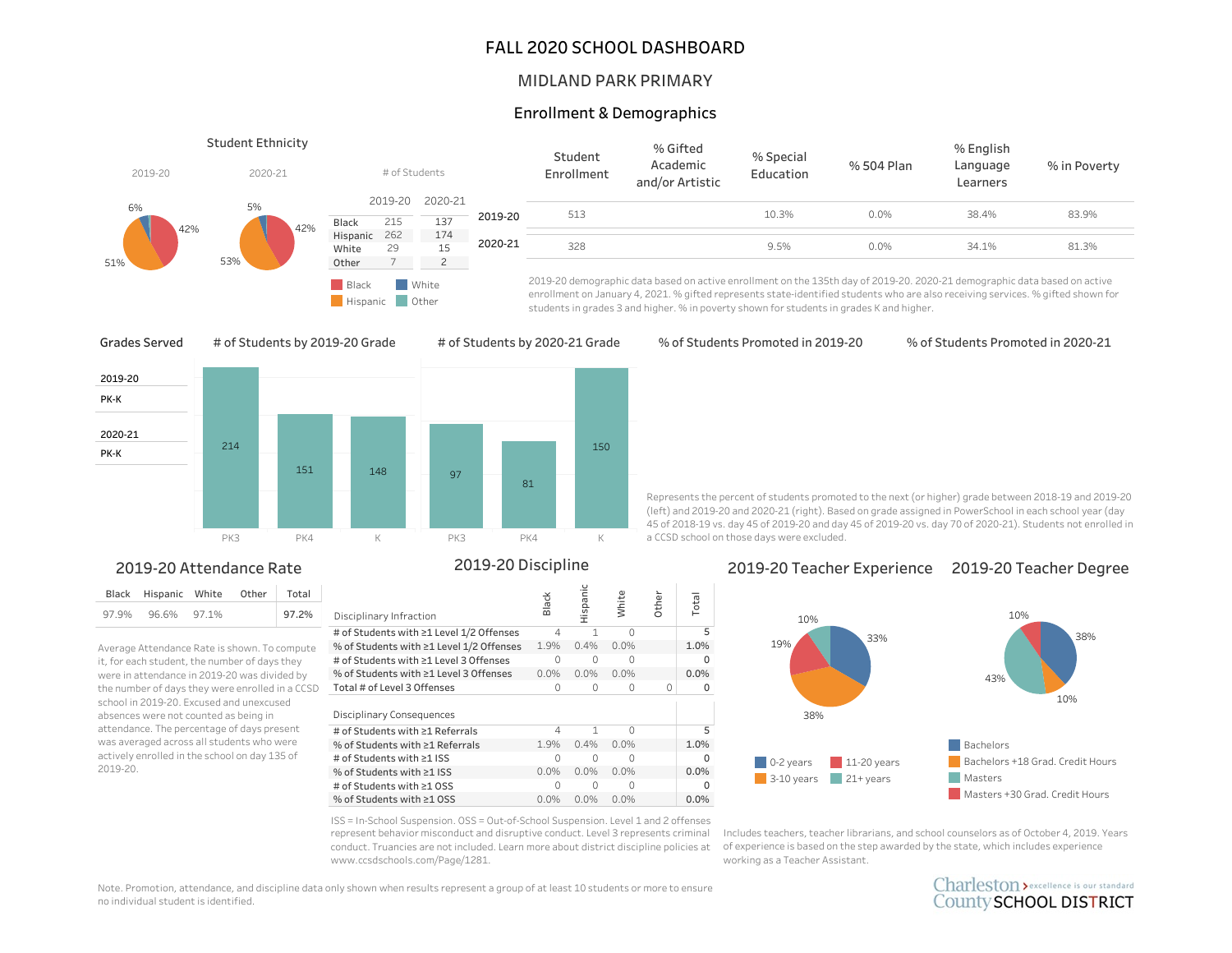# Academic Achievement: Early Childhood

## Fall 2019 & Winter 2020 myIGDIs (my Individual Growth & Development Indicators): % of PreKindergarten Students in Tier I

|                        |             | Literacy   |                          |             | Numeracy |                                  | #Tested     |      |
|------------------------|-------------|------------|--------------------------|-------------|----------|----------------------------------|-------------|------|
| Alliteration*/         | <b>FA19</b> |            | Number Naming            | <b>FA19</b> | 10%      |                                  | <b>FA19</b> | WI20 |
| Phonological Awareness | WI20        | 45%        |                          | WI20        | 22%      | Literacy                         | 125         | 147  |
| Sound Identification/  | FA19        | 20%        |                          |             |          | Numeracy                         | 149         | 143  |
| Alphabet Knowledge     | WI20        | 55%        | Oral Counting            | FA19        | 10%      |                                  |             |      |
| Which One Doesn't      | <b>FA19</b> | 15%        |                          | WI20        | 41%      | Notes. Tier I indicates that     |             |      |
| Belong?/Comprehension  | WI20        | 27%        | Quantity Comparison FA19 |             | 18%      | students are showing adequate    |             |      |
| Picture Naming/Oral    | <b>FA19</b> | 10%        |                          | WI20        | 51%      | development and responding       |             |      |
| Language               | WI20        | 27%        |                          |             |          | well to whole-group instruction. |             |      |
| Rhyming/Phonological   | <b>FA19</b> | $\vert$ 2% | 1:1 Correspondence       | <b>FA19</b> | 12%      | *Alliteration not typically      |             |      |
| Awareness              | WI20        | 22%        |                          | WI20        | 41%      | administered in fall semesters.  |             |      |

#### Fall 2020 myIGDIs (my Individual Growth & Development Indicators): % of PreKindergraten Students in Tier I



#### Fall 2019 KRA (Kindergarten Readiness Assessment)







#### Fall 2020 KRA (Kindergarten Readiness Assessment)

23%

Total





The KRA was reduced in fall 2020 and thus, no scale score was generated for Physical & Motor Development, Social Foundations, or an Overall Scale Score.

#### % of Students Demonstrating Readiness for Kindergarten by Ethnicity

50%

55%



#### Black Hispanic White 100 38 #Tested

2

Total 140



Charleston > excellence is our standard County SCHOOL DISTRICT

Note. Results only shown when data represent at least 10 students or more to ensure no MIDLAND PARK PRIMARY **individual student is identified.** Updated in January 2021.